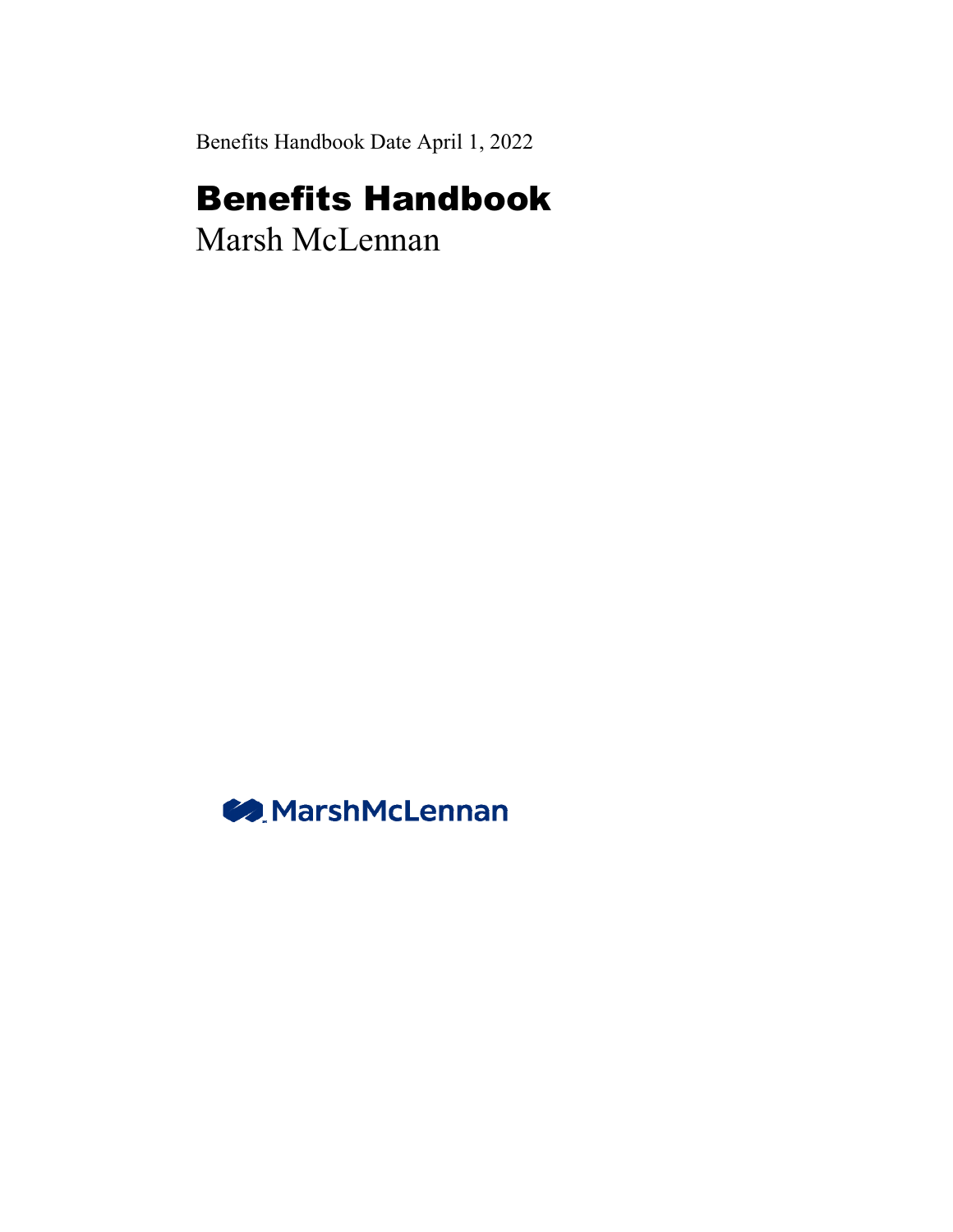## Benefits Handbook

*The Marsh McLennan (Company) Benefits Program is a substantial and valuable part of the total rewards the Company provides to employees.* 

*The Benefits Handbook describes the range and value of the Company benefits, including how the benefits protect employees and their families during various life/work events.* 

*This Benefits Handbook also serves as the Summary Plan Description ("SPD") and the plan document for certain benefit plans that are subject to the Employee Retirement Income Security Act of 1974 (as Amended) ("ERISA").* 

## Online and Print

This Handbook is available in both print and online versions. If you are using the online version, you can use the search tool at the top of the web page to find the information you need.

In this section, references to Marsh McLennan mean Marsh & McLennan Companies.

## *How the Benefits Handbook Is Organized*

The Benefits Handbook has numerous sections, but at the highest level it can be seen as having two primary components:

- **Descriptions of the various benefit plans**, organized into these sections:
	- − Health Care
	- − Spending Accounts
	- − Insurance
	- − Disability
	- − Investment and Retirement
	- Employee Programs and Policies